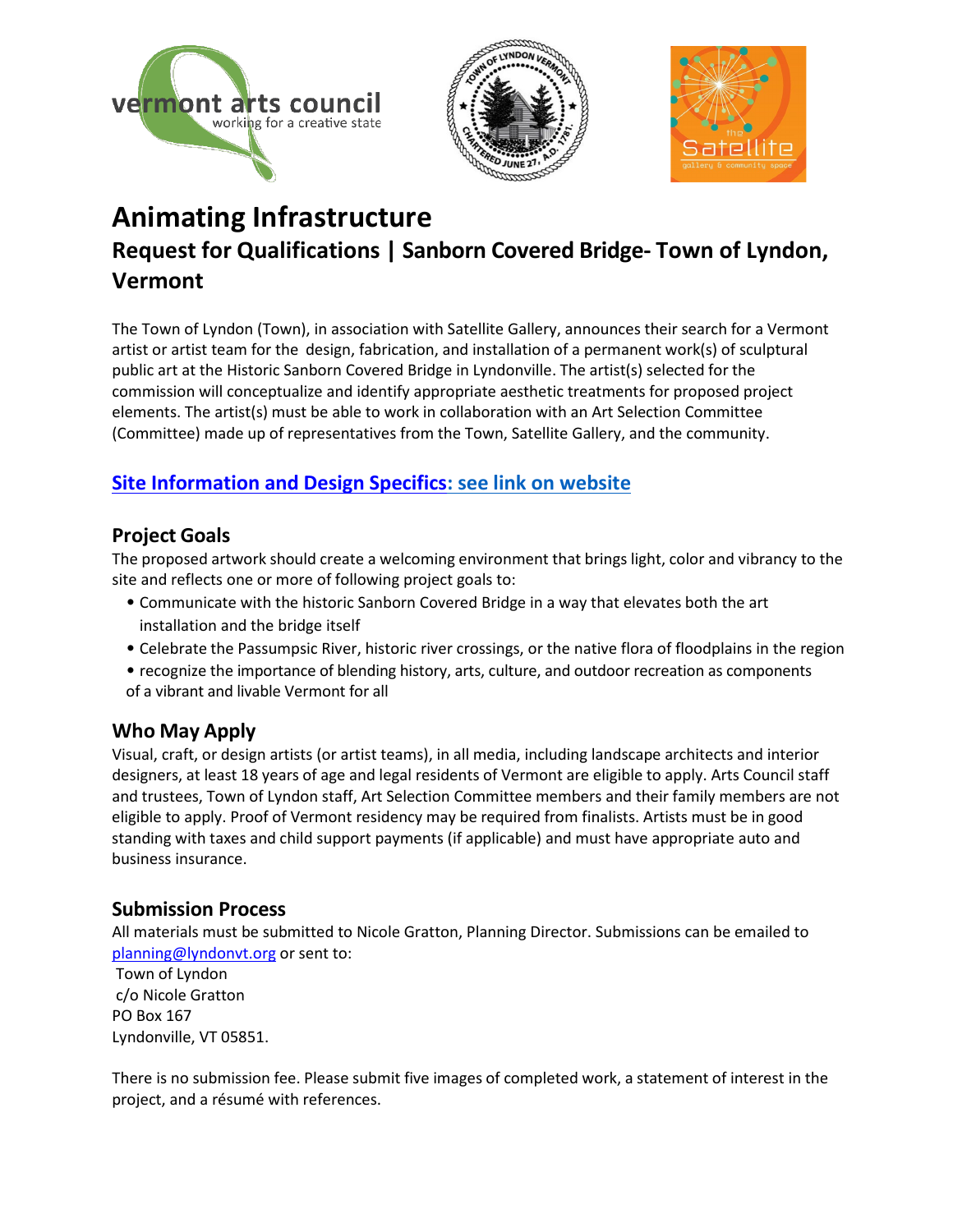## **Selection Process and Estimated Timeline**

July 15, 2022: submit your questions about the project **July 22, 2022 at 4:30pm: deadline for submissions** Early August: site visit provided for selected finalists September: finalists present concepts to Committee at open public meeting via Zoom September 15,2022: artist selected for design contract November 21, 2022: design finalized & approved January 2023: fabrication of artwork begins September/October 2023: artwork installed

## **Budget and Expectations**

An honorarium of \$300 will be provided to each of the 3-4 finalists to develop a presentation to be given to the Art Selection Committee and the public via a Zoom meeting scheduled for September 2022. The presentation will include a preliminary concept for the site including potential locations for the work(s) of art, keeping in mind the realities of the project budget, the project goals, the concept of "site specific" work, and potential strategies for community engagement and/or input in the design of the artwork. After a short period for collection of public comment on the finalist concepts, the Committee will select one of the finalists to develop the concept into a final design. (The Committee reserves the right not to select a concept or finalist if it does not meet the project criteria or goals.)

The selected artist (or artist team) will be awarded a \$3,000 planning and design grant contract. Funds will be used to pay the artist (or team) for their time in developing the specific details of the design, including materials, dimensions, location, and Committee/community input, as applicable, in the development of the design. The design will include a detailed budget that will outline all costs for how the \$20,000 commission funds will be spent including but not limited to artists fees, materials, travel expenses, general liability and auto insurance transportation, and installation of the art. This may include approval of the design by a licensed structural engineer, and/or other permits, etc. The final design, once approved by the Committee, will be forwarded to the municipal bodies for their final approval.

## **Selection Criteria**

The artist will be selected by demonstrating:

- **1. High artistic quality of past work**
- **2. Effective communication and collaboration skills, including:**
	- ability to collaborate with design professionals, engineers, community leaders, and/or artists
	- ability to communicate clearly
	- ability to work within a team context
	- willingness to become familiar with the community